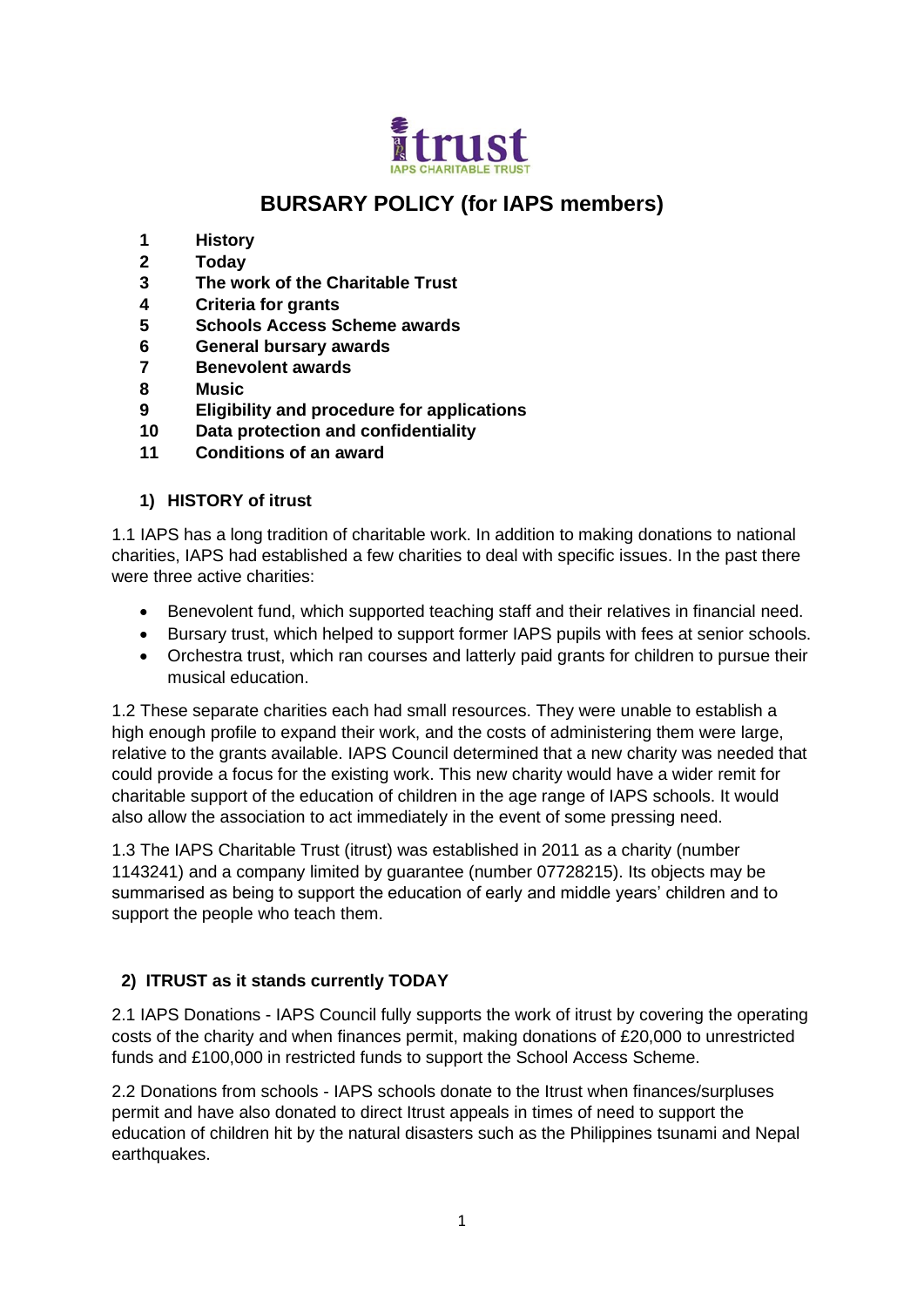2.3 Governance/trustees - The eleven trustees of the Charitable Trust are also directors of the company and are appointed by the members (who are the other trustees/directors). These include:

- CEO of IAPS
- IAPS head of finance who acts as the secretary/treasurer
- Chairman (a retired IAPS head),
- Grants secretary (also a retired IAPS head) who chairs the Scrutiny Committee,
- Seven trustees who are usually serving IAPS heads. Two of the trustees sit on the Scrutiny Committee and two are responsible for the work of the Harrison Memorial Fund, processing all applications for music bursaries.

2.4 Meetings - The Board meets three times a year:

- The autumn meeting examines the strategic direction for the charity; looks at risks, opportunities, strengths, and weaknesses; etc.
- The spring term meeting focusses on the final selection of candidates for the School Access and bursar schemes.
- The summer meeting in May is the AGM and will receive the annual accounts; determine the bursary and benevolent grants for the following academic year; reappoint bankers, investment advisors and auditors etc.

2.5 **Appointments**: When vacancies occur, these will be advertised on the IAPS website. Interested parties will be invited to send a letter of application addressed to the Secretary/treasurer highlighting the skills and experience that they can offer and why they would like to join the Board. These will be considered by the Board and if required an election will be held. If convenient, applicants may be invited to attend a Board meeting to see how the charity works and how they might contribute.

2.6 If elected then, in accordance with the byelaws, trustees will normally serve an initial three-years, and this may be extended to a second term. Trustees will be required to sign a Charity Commission Trustee Eligibility Declaration form on election and annually thereafter.

2.7 The itrust is keen to involve serving members of IAPS as trustees and, whilst it is helpful for the grants secretary and chairman to be recently retired heads who can devote time to the work of the charity, there should be a maximum of three retired members of IAPS serving on the Board at any one time. Itrust has also agreed that it would be helpful for at least one of the trustees to be a serving General Representative on the IAPS Finance Committee.

2.8 **Induction:** New members of the Board will be briefed on the charity by the Chief Executive IAPS; they will be provided with the articles of association and briefed on their responsibilities as trustees/directors by the IAPS head of finance. During these briefings they will be asked to identify any training that they may require to fulfil their role.

## **3) THE WORK OF THE CHARITABLE TRUST**

## **3.1 WHAT WE FUND**

We fund individuals at an Independent school which is either an IAPS school or one which takes pupils from an IAPS school.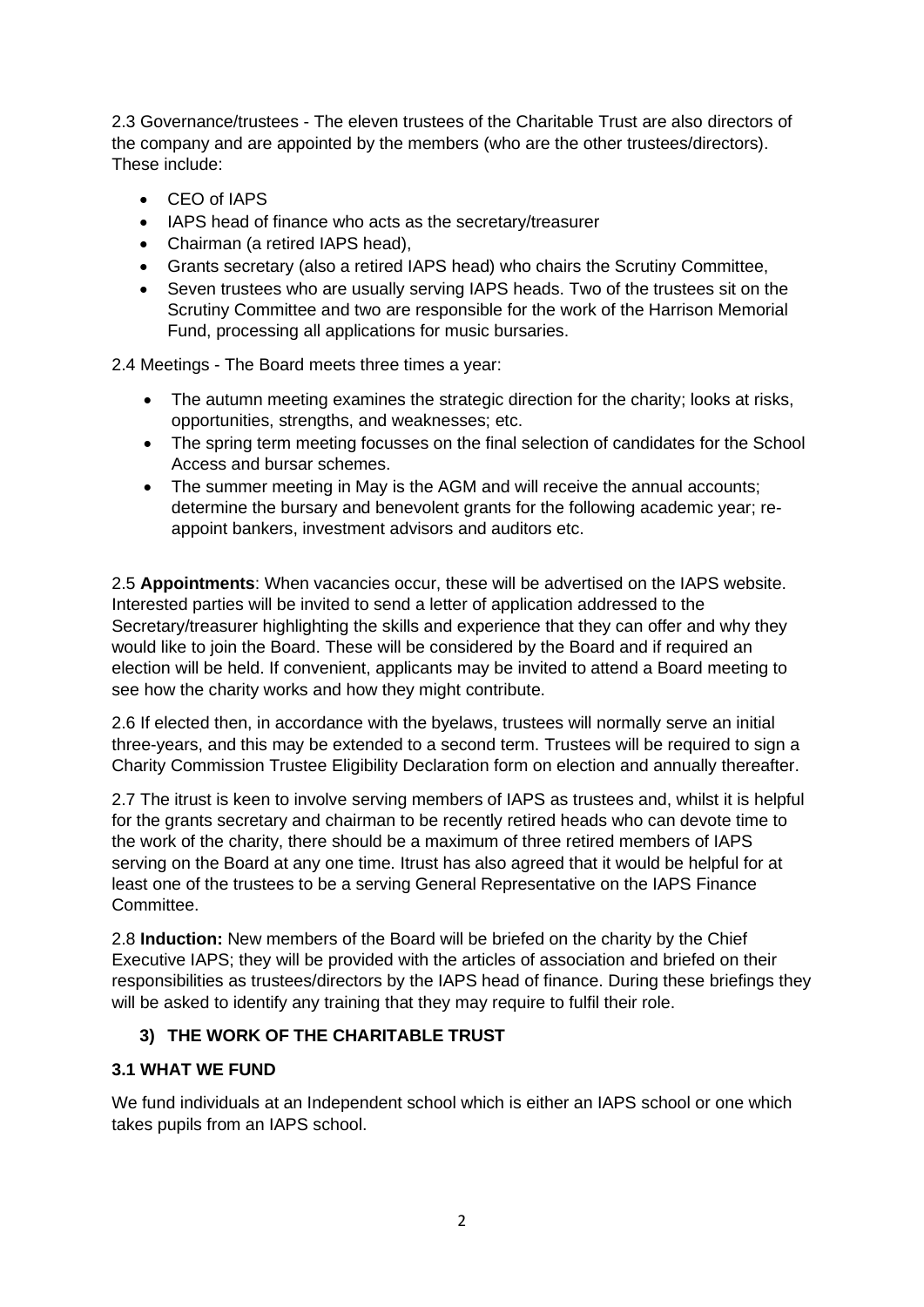The support is for the provision of education for children in early, primary, or middle school years both in the UK and overseas where such provision cannot be provided by the parents and or school.

## **3.2 WHAT WE DO NOT FUND**

We do not fund gap year students, sixth form students, schools wanting extra money for salary costs, general appeal letters from charities, school uniform, music tuition fees, sport coaching costs or travel.

**3.3 NOTE – Unfortunately due to the limited financial resources of the charity not all the qualifying applications that are made each year will be successful. Neither the trustees or the secretary can discuss decisions made in the meetings, or discussions during the meeting nor is there any appeal process.**

## **4) CRITERIA FOR GRANTS**

4.1 The charity has three main schemes (as detailed below) and a music fund scheme. These criteria have been agreed by the trustees as guidance for potential applicants on the procedures and priorities that will be used by the trustees in helping them to decide who they can help and how they will allocate the resources available.

4.2 The criteria provide an overarching framework, although the application forms and priorities will be different for the funds available in support of each of the objects.

4.3 The trustees will be free to diverge from the criteria where they decide that this is in the best interests of the beneficiaries in exceptional cases and where funds permit.

# **5) SCHOOLS ACCESS SCHEME AWARDS**

5.1 The Schools Access Scheme was first launched in 2015 and is designed to allow children from families that wouldn't normally have the resources to pay for a prep school education the opportunity to benefit from the start in life such an education provides. It is not designed to help middle-income families who cannot afford full fees: most applicants would have qualified under the pupil premium in maintained schools.

5.2 Applications must first be made through an IAPS member school. The usual stage of entry is Reception or Year 3. There is a seven-page application form in which parents detail such things as their circumstances, income, outgoings, expenditure, assets, capital liabilities and other dependent children. Bursary Administration Limited (BAL) will check applications on behalf of the Itrust. This frequently includes a home visit.

5.3 Each school must be prepared to match the funding of the SAS scheme. This is usually 50% of the school fees. Most years there will be two or three successful applicants to start in the September. These will not usually be at the same school.

5.4 The funding for this scheme comes from a generous donation from IAPS. IAPS underwrites the operating costs.

## **6) GENERAL BURSARY AWARDS**

6.1 The itrust awards a small number of bursaries, usually up to a maximum amount of £2,500 per year per pupil. Priority is given to pupils who have already started their education in independent schools, and whose families' financial circumstances have changed. The support of the school, or intended school, is essential and all awards are subject to an annual needs' assessment review.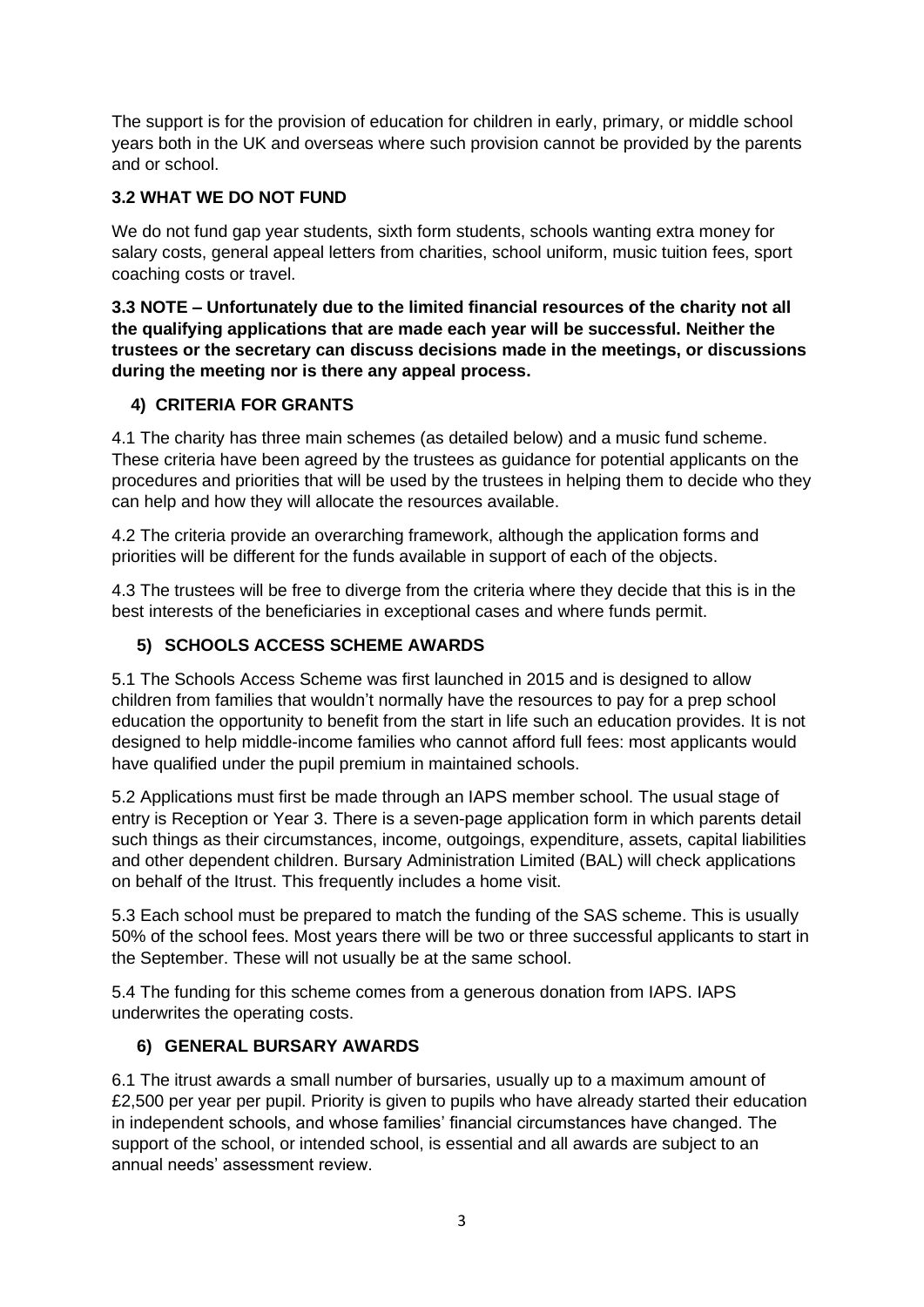6.2 The itrust does not support pupils in the sixth form or gap year students. It focuses most of the grants on charities and organisations that will be able to deliver the maximum benefit to children.

6.3 Applications must first be made through an IAPS member school. There is a seven-page application form in which parents detail such things as their circumstances, income, outgoings, expenditure, assets, capital liabilities and other dependent children. Bursary Administration Limited (BAL) will check applications on behalf of the Itrust. This frequently includes a home visit.

6.4 There will usually be two to four Bursaries awarded each year.

## **7) BENEVOLENT AWARDS**

7.1 Objective is to relieve hardship by providing financial support for any of the following persons who are in necessitous circumstances:

- Any person who has or shall have been a member of IAPS as a head-teacher who has retired from such headship.
- Any person who has or shall have been an official or employee of IAPS schools the widows, children, or other dependents of any such person as aforesaid or of a deceased person who was at one time a member of IAPS.
- Any other class of persons connected with education or schools and not for the time being members of IAPS as may be specified by IAPS by ordinary resolution with the consent of the directors.

7.2 It will also be used to promote the education of children of members or deceased members of the teaching profession by providing financial support for them to continue their education in independent senior schools where their families' financial circumstances are such that they would otherwise be prevented from doing so.

7.3 Support offered will be as wide a range of beneficiaries as possible with small grants rather than a smaller number of larger grants. The grant will bridge the gap between the family's income and the fees required. This grant is unlikely to be the primary source of funding. Priority will be given to parent(s) employed or formerly employed in IAPS schools, pupils in key examination years ie. Years 10 and 11 and pupils at schools where the school will match the funding.

7.4 Applications must first be made through an Independent school. There is a seven-page application form in which parents detail such things as their circumstances, income, outgoings, expenditure, assets, capital liabilities and other dependent children. Bursary Administration Limited (BAL) will check applications on behalf of the Itrust. This frequently includes a home visit.

7.5 Finances are tight, and the total value of grants aims to equal income from restricted funds with donations and unexpended income applied to capital for future years.

# **8) MUSIC**

8.1 The Harrison Memorial Fund awards grants to children in Years 3-8 to assist them attending choral or instrumental courses held in the UK. These typically include residential courses run by National Schools Symphony Orchestra, National Prep Schools Orchestra and Eton Junior Choral Courses, although other courses are considered upon application.

8.2 Eligibility and procedures for applications for Harrison Memorial Fund support -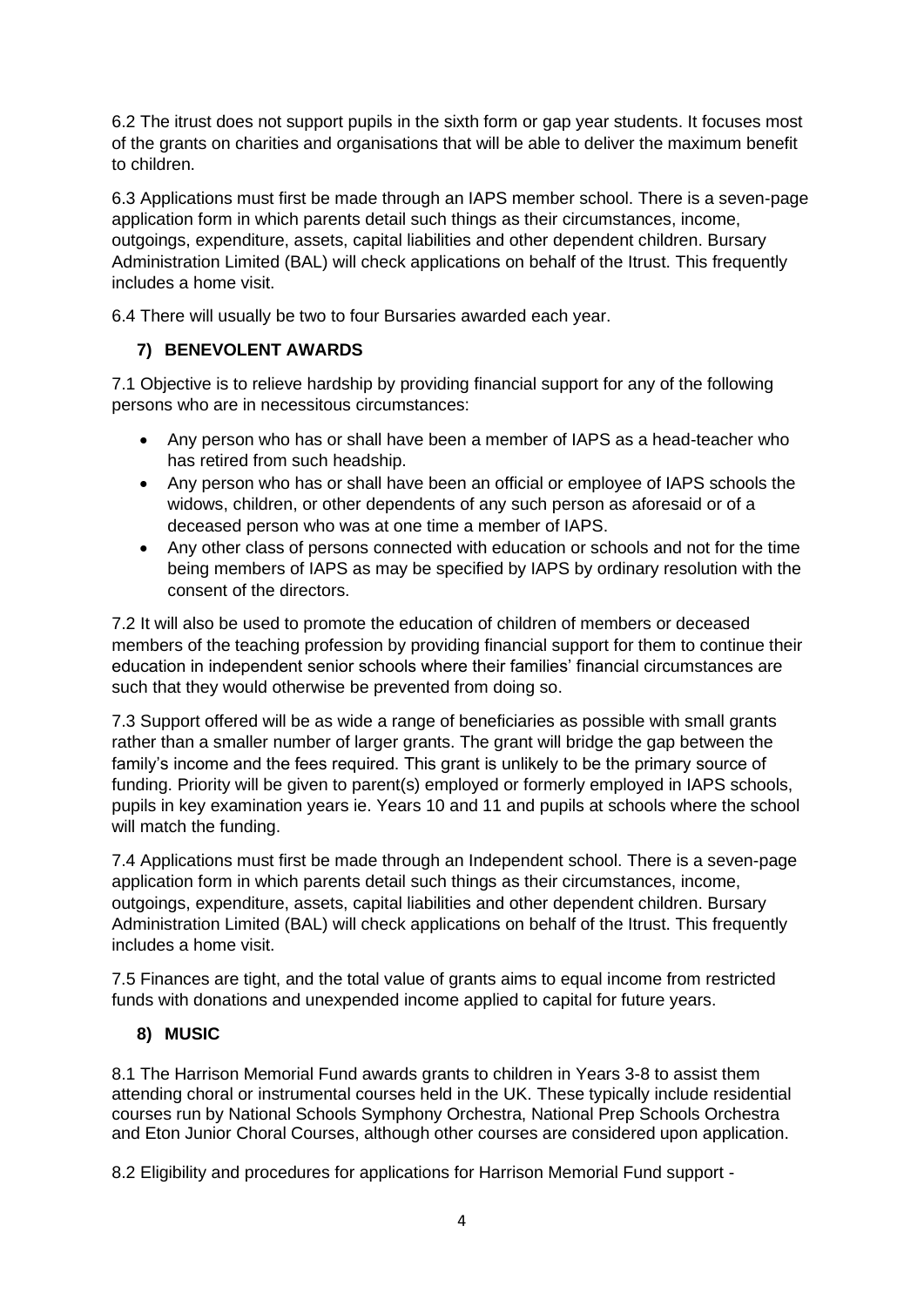An application form for support can be downloaded from course websites named above, or can be requested from the HMF Secretary by emailing [iapsitrustmusic@gmail.com.](mailto:iapsitrustmusic@gmail.com) Applications are made by parents who cannot afford the course fees without support. Completed application forms are emailed to the above address, or by post to IAPS head office and proof of earnings will be required to accompany the application. Once the application is received, the HMF Secretary will contact the child's school to confirm details given on the application form before any award is made. Awards are confirmed by email and the course administrator is informed directly and payment is made directly to the course.

#### 8.3 Conditions of award -

Pupils attending the course are asked to write about their experience afterwards and send via email or to head office. This feedback is much appreciated by trustees. If feedback, or any included photos, is to be used in any publication, further agreement will be sought from parents first.

8.4 Deadline for HMF awards is usually mid-May in the year of the course taking place

## **9) ELIGIBILITY AND PROCEDURE FOR APPLICATIONS**

9.1 Awards and bursaries (except from the Harrison Music Fund) are entirely means tested and awarded on an annual basis to parents who satisfy financial criteria in relation to their income and the value of their capital assets and demonstrate a need.

9.2 All bursaries and awards (except from the Harrison Music Fund) are subject to an annual means-test review by the school's externally appointed advisors (BAL). Nevertheless, should any of the circumstances change, the parents must inform the school without delay. For example, should the financial position of parents with a pupil already at the School change unexpectedly, they should contact the bursar as soon as possible so that a way forward can be agreed. Failure to divulge requested information or a change in circumstances to the school could lead to a bursary being withdrawn or withheld.

9.3 Children of parents with high incomes or high assets are not normally considered for help except when there are compassionate circumstances affecting the financial stability of the family. We anticipate that the families we support will have joint net assets usually in the form of a home and low incomes. They will NOT have any of the following:

- Significant savings
- A child already at an independent school fully funded by the parents
- A second property or land holdings
- Frequent or expensive holidays
- Expensive houses or cars

9.4 The deadline for new applications is mid-January each year. The itrust secretary will notify applicants and the school they have applied to or attend whether they have been successful or not. Successful applicant will be sent a letter of offer and be required to sign it and return it.

9.5 It should not be assumed that because one child in a family is in receipt of a grant that other siblings will automatically be awarded one. Every case will be assessed separately.